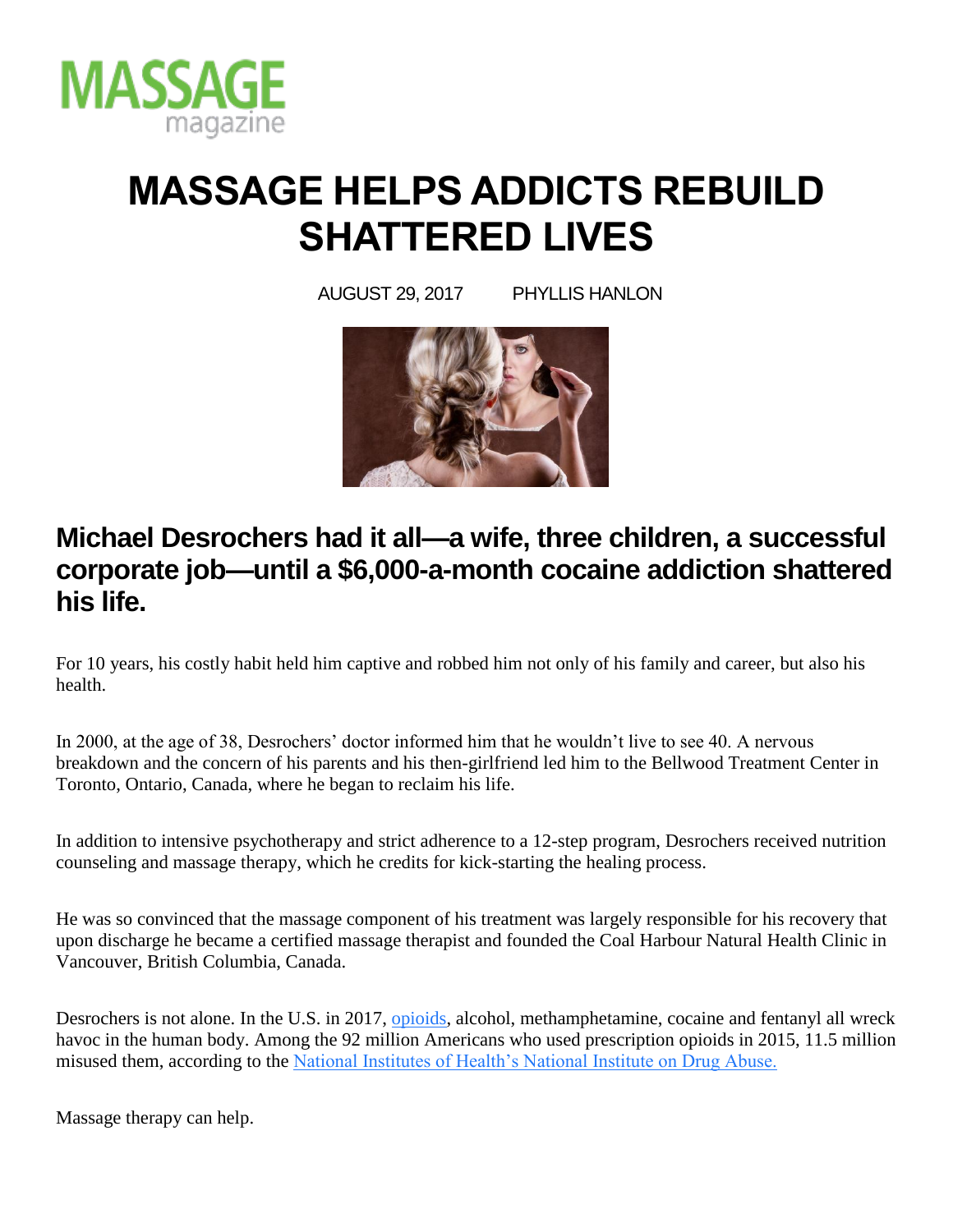#### **Massage for Recovery**

Treatment trends for addiction have taken a decidedly holistic path in recent years, according to Daniel Gatlin, Ph.D., who as of this writing was clinical director of Renaissance Malibu Holistic Treatment Center in California, a substance-abuse treatment center.

He said that previous therapy included attendance at Alcoholics Anonymous (AA) meetings, lectures and group sessions.

"But addiction affects all aspects of a person—mind, body, spirit," he said. "You need a program to deal with how the individual has been functioning. Many are disconnected from their bodies and in a toxic state, depending on the degree of deterioration."

In the early stages of therapy, massage starts the detoxification process and allows an individual to be touched again.

"They have to reconnect with themselves before they can reach out to others," Gatlin said, adding that this hands-on approach reaches deep core issues that sustain self-destruction.

At Renaissance, massage is integrated into every other treatment modality, which might include individual, group and experiential therapy, physical exercise, relationship-building workshops or spirituality exercises.

Gatlin said people suffering from addiction often follow a sedentary lifestyle with no physical activity in their daily routines.

"They live a kind of ritualized existence," he said. "Massage makes them more flexible, decreases worries [and] racing thoughts, and increases their energy level.

Massage for recovery … "becomes a tool for greater energy and self-awareness, both physical and emotional. Learning self-care is a big part of recovery," he said.

Margaret Grace Stine, who as of this writing was a massage therapist and reiki practitioner at Renaissance, utilizes bodywork to balance the spirit.

"This helps people see that there are other solutions to problems in life," she said. The initial response to massage involves relief from physical pain, which often unleashes a range of emotions. "Touch releases them and the things they've been holding onto," Stine said.

[Once massage has cleared an internal space,](https://www.massagemag.com/42300-rewarding-work-massage-addiction-recovery-42300/) treatment specialists say, the patient can then begin to accept and process new information.

### **Research Studies**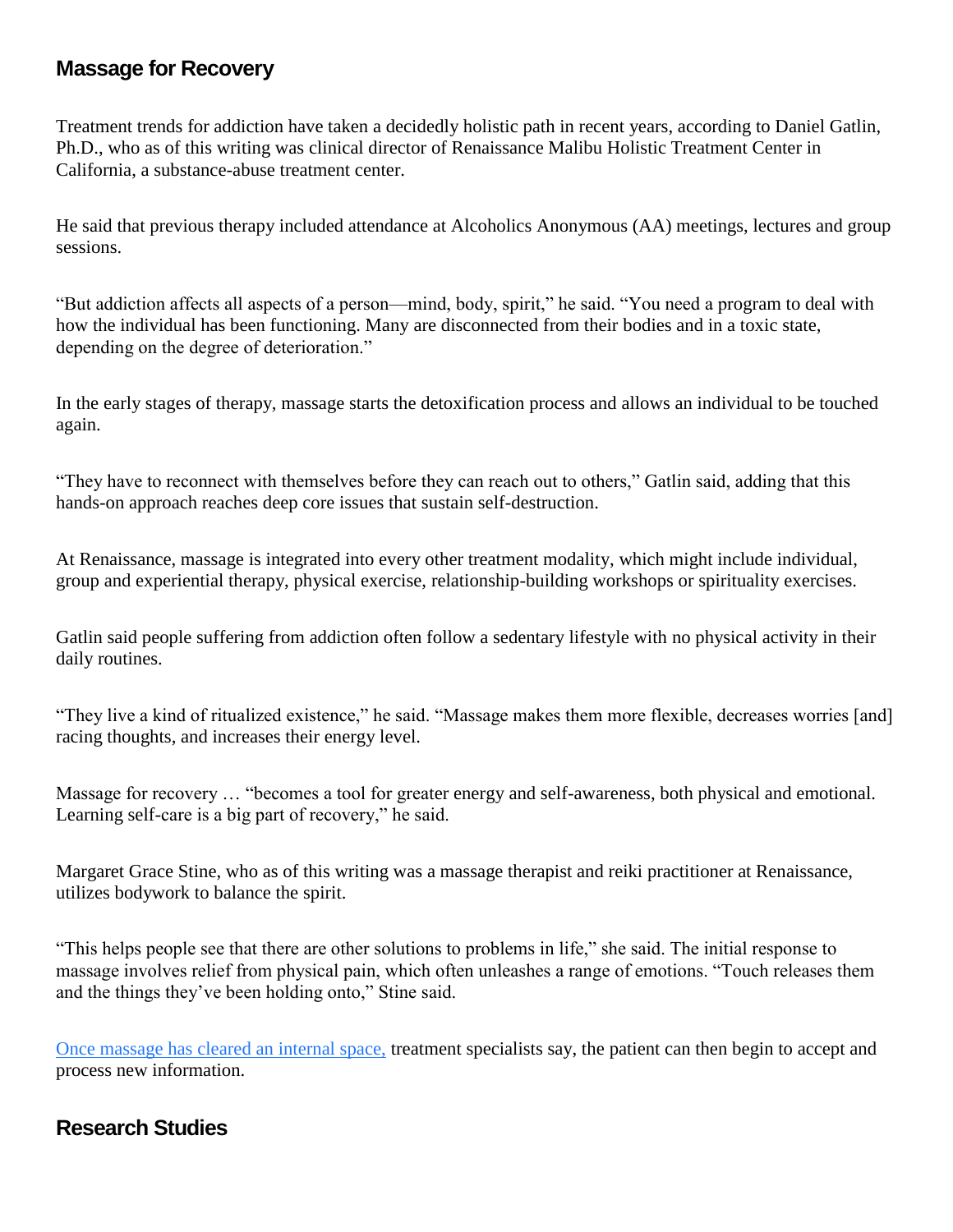Tiffany Field, Ph.D., founder and director of the Touch Research Insittute at the University of Miami School of Medicine, has been conducting studies on the benefits of massage for various medical issues since 1992.

In one study of massage for recovery, 27 percent of subjects stopped smoking after learning a self-massage technique they practiced each time a craving occurred.

Another study documented a reduction in symptoms of cocaine addiction in premature babies who were massaged; this therapy also fostered their growth. In a third study, women diagnosed with bulimia and anorexia experienced fewer symptoms following massage.

Field explained that massage stimulates the vagus, one of 12 cranial nerves, which slows heart rate, facilitates food absorption, and reduces cortisol (stress) and other neurotransmitters.

"Depressed people have little vagal activity," she said. "Addictions are highly related to depression and lower dopamine and serotonin levels."

The Butler Center for Research at Hazelden, in Minnesota, also conducts trials on effective alcohol-and-drugaddiction treatment methods.

Recent studies have found that the addition of massage to a standard treatment program reduces anxiety and promotes behavioral change. Patty Hall, who as of this writing was manager of Hazelden's Wellness and Related Services department, emphasized the ability of massage to calm the body and help people "deal with life on life's terms."

A multidisciplinary team creates an individualized treatment plan that includes massage to help clients cope with the feelings that drove them to their particular addiction in the first place, according to Sue Hoisington, executive director of mental-health services at the Hazelden Foundation.

### **Restoring Balance**

Desrochers' clinic also bases its treatment techniques on scientific findings. "It's not just feel-good therapy," Desrochers said. "Massage is the preliminary modality to counseling. It elicits the parasympathetic system and breaks down barriers and your ego."

Desrochers considers addiction a "dis-ease" with emotional underpinnings that correlate to problems in the body. He asserts that each individual possesses unique dynamics and perspectives, as well as different levels of anger. "The body of an addict is fighting to find balance. There is adrenal stress and thyroid imbalance, a whole raft of issues," he said.

"Addicts are sensitive individuals. The emotional part of life is overwhelming and their addiction helps them cope. But this produces a self-defeating pattern." He contends that massage can begin a process of understanding those destructive patterns and empower the individual to change them.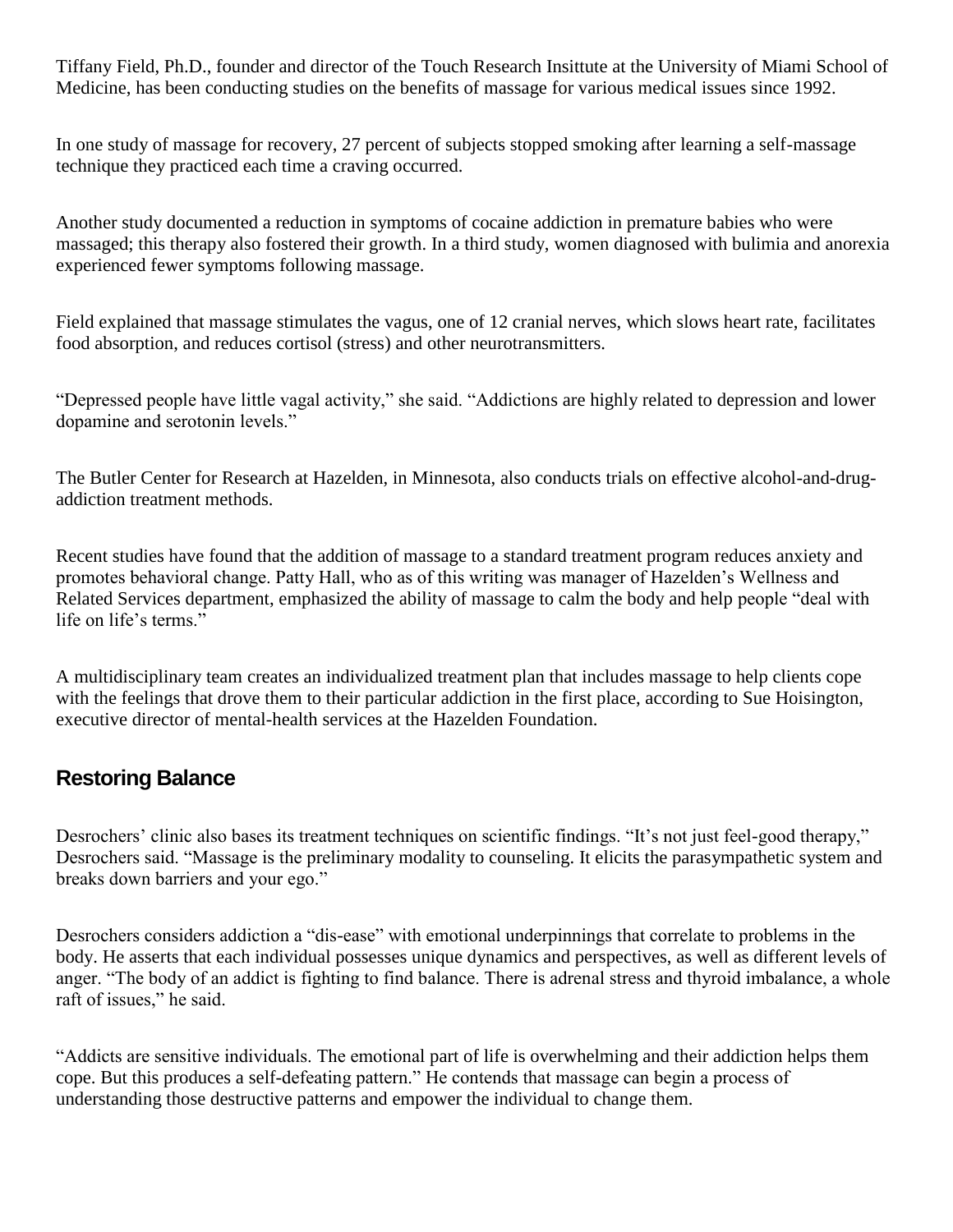Through myofascial massage for recovery, Coal Harbour staff loosens tight connections between tissues to release emotions and detoxify the body. Adhering to the idea that emotions rest in certain organs, therapists utilize Swedish or deep-tissue massage for visceral manipulation.

"The type of massage we do depends on the individual," Desrochers said. "Working with addicts, we have found that anger is the most prevalent emotion, and [the liver is where it rests."](https://www.massagemag.com/lymph-drainage-for-liver-balance-41502/)

## **Root Causes of Addiction**

According to psychologist Doris Jeanette, author of *A Natural Process for Opening the Heart*, "All addictive behavior, no matter what the symptom—eating too much, sex addiction, drinking too much, obsessive thinking, gambling—all have their source in anxiety."

She promotes massage to foster body awareness and balance emotional health, noting that talk therapy produces limited response. "Massage helps return us to a relaxed, natural state where holistic health is automatically available," she said.

Jeanette's belief in the healing powers of massage runs so deep that when she took a two-month overseas trip, she left her patients in the capable hands of a massage therapist rather than another psychologist.

Brigitte Mars, who was an herbalist, massage therapist and herbology instructor at the Boulder College of Massage Therapy in Boulder, Colorado (which is no longer in business) and author of *Addiction Free Naturally*, believes that addicts use different substances as a way to ignore certain messages in the body. She cites two underlying reasons for addiction, both of which can be addressed through massage.

First, [low blood sugar often triggers an addiction.](https://www.massagemag.com/how-to-conquer-food-cravings-for-good-42349/) "So many substances contain [the ability to elevate blood sugar]—alcohol, drugs and even tobacco," she said. "People are looking to increase the sugar in their systems. Massage helps reduce these cravings by releasing pent-up emotions,"

Mars said. Secondly, she said, individuals with addictions frequently have a poor oxygenation metabolism. "They are often shallow breathers," she said. "It's important to breathe more deeply, [and] massage brings awareness to your body and to your breath."

Mars theorizes that individuals justify their substance abuse as a means of burying pain. "Addicts avoid the emotional baggage that made them seek alcohol or drugs in the first place," she said.

#### **The use of massage and bodywork enables a person to deal with underlying feelings, she said. Mars believes that craniosacral therapy is particularly useful for people in recovery.**

**"People [in recovery] feel uneasy and disconnected," she said. "Craniosacral therapy goes deep within and helps individuals align themselves."**

Mars recommends Swedish massage to increase lymphatic drainage, reduce tension and bring about a mindbody connection.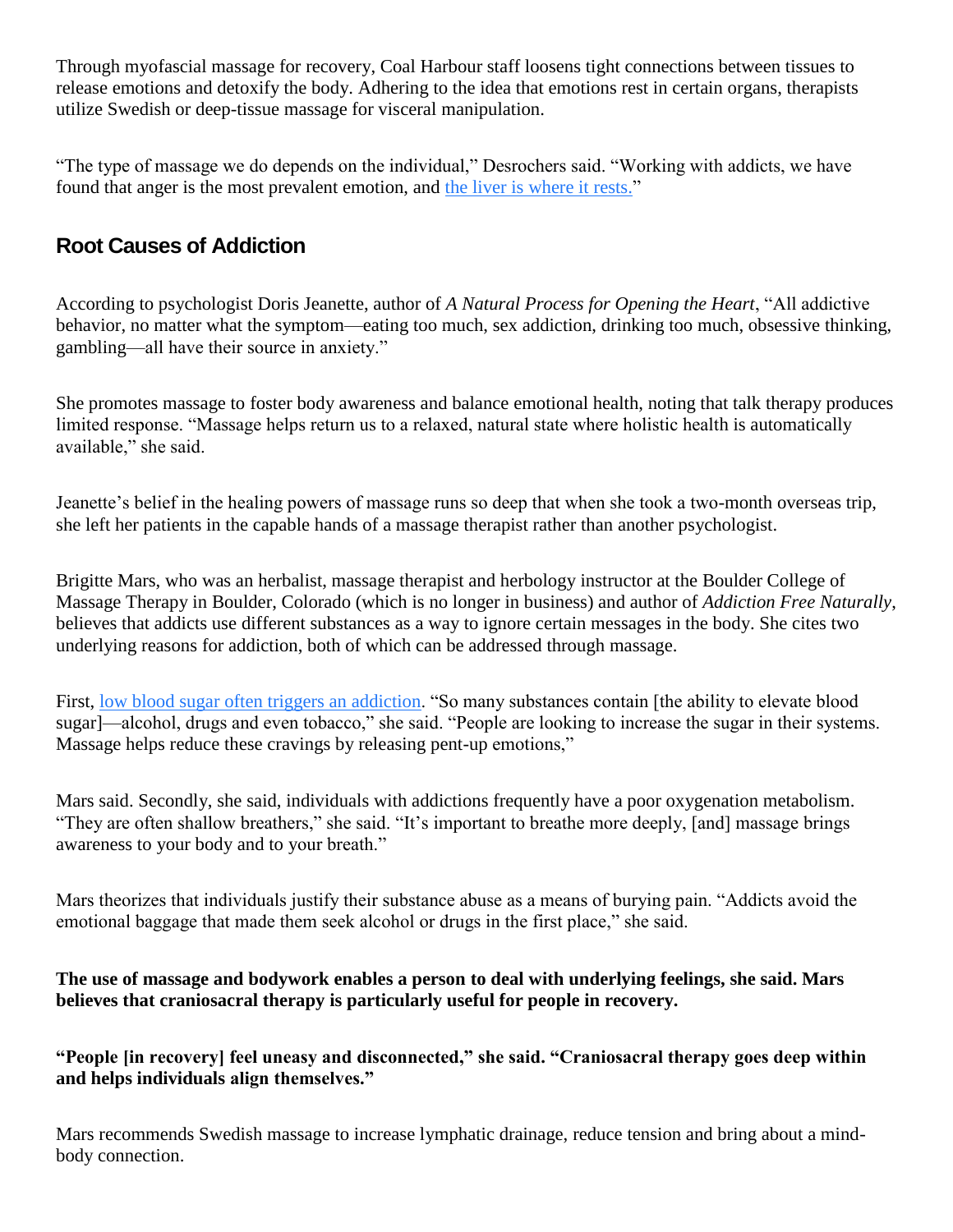In addition to increasing circulation and elimination, massage helps to move stuck energy in the body, which, in turn, allows the addict to let go of his emotions, she said. "Often when you let go, you have a craving. The more you can move stuck energy, the quicker that craving will subside."

### **Massage Mechanics**

Renee Barasch, a massage therapist and digestive-health specialist, explained the mechanism of action behind massage: "Massage can physically relax tight muscles that harbor holding patterns due to structural, mechanical or emotional blocks or imbalances," she said.

"When released through muscle manipulation, [massage] can allow nerve pathways to become open and work in harmony to create balance with the rest of the body, thus facilitating emotional release."

Barasch agrees that different types of massage affect people in different ways due to varied reactions to stimuli.

"Swedish, soothing or hot-stone massage can help to slow down the nervous system, which will in turn help with becoming less impulsive," she said.

"When a person is less impulsive, they also have a chance to slow down their thought process and perhaps make a healthful decision that may have, at one time, been a struggle for them as an addicted person."

Luke Catton knows addiction well. Perpetually high on alcohol, with an occasional dose of ecstasy thrown in, from high school until he was 21, he rode an addictive merry-go-round that eventually led to suicidal thoughts.

In 1999, with the help of his parents, Catton entered Narconon Arrowhead, a residential treatment center for drug-and-alcohol addiction in Canadian, Oklahoma.

His therapy included: life-skills training, a regimen of vitamin-and-mineral supplements, outdoor exercise, [consciousness raising](https://www.massagemag.com/interoceptive-awareness-helps-your-clients-help-themselves-40527/) and light massage.

In Catton's sessions, a therapist drew his fingertips lightly over nerve endings in the neck, arms, legs and spine. "This technique helps connect the nerve endings with the brain. It is a regenerating process and opens up the channels in your body," he said.

Those who respond to a lighter touch receive "feathering," a two-finger technique that lightly brushes nerve endings from the base of the neck to the base of the spine and from the hips to the toes.

During his first 24 hours at Narconon, Catton received four 10- to 15-minute bodywork sessions. By beginning treatment with massage, Catton said, he was able to proceed with a successful recovery regimen.

"The [touch was] extremely relaxing and made me feel calmer [and] relieved my nervousness and anxiety," Catton said. As he continued treatment, his case manager oversaw his progress and prescribed massage at regular intervals.